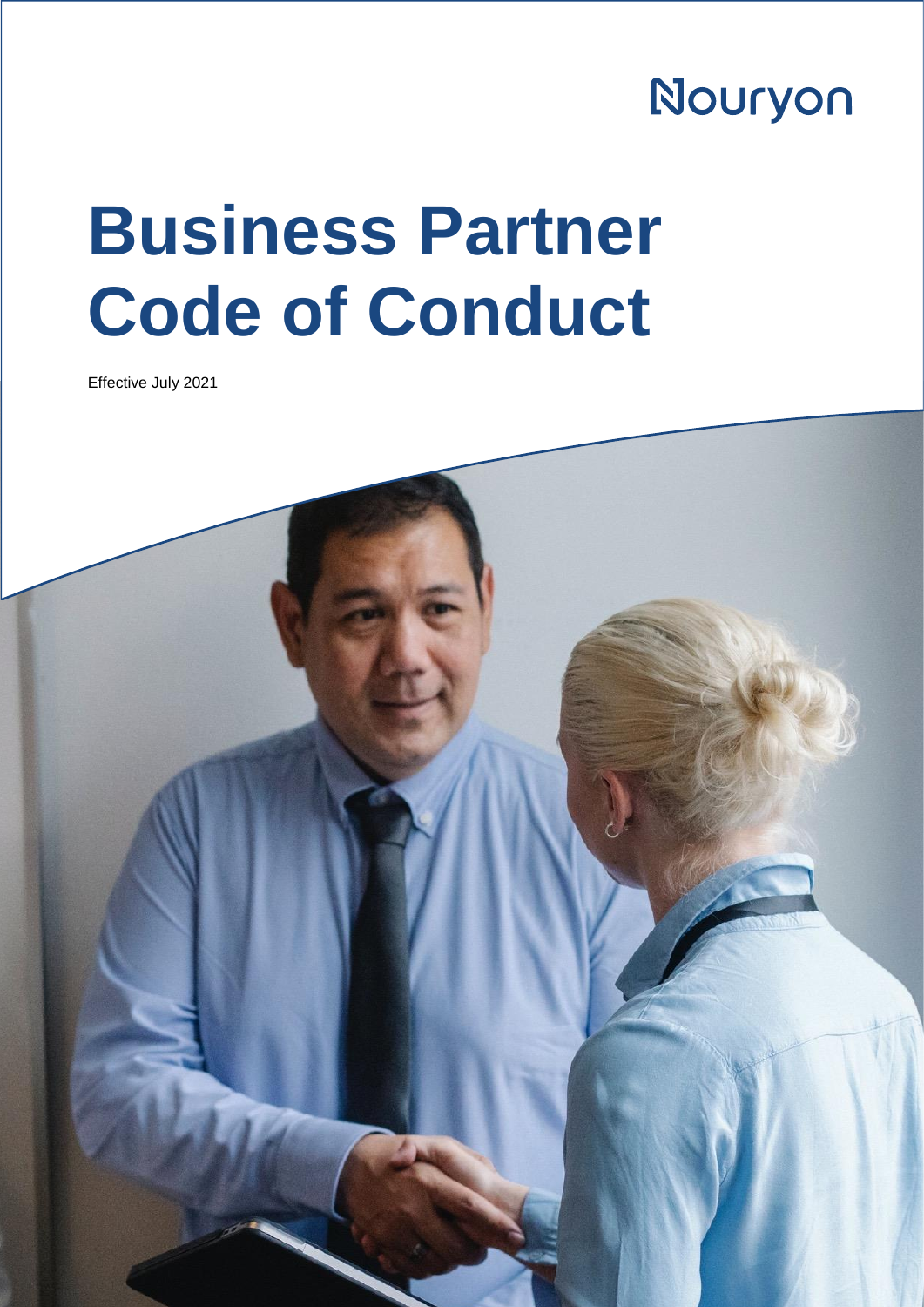## **Nouryon Business Partner Code of Conduct**

Ethical business conduct is a core element of Nouryon's strategy for growth and success and incorporated in our company values: **'We Aim High, We Own It, and We Do it Right'**. Similarly, we expect all our business partners to comply with all applicable laws and regulations and to embody, at all times, the guiding ethical principles outlined in this Business Partner Code of Conduct. Specifically, we expect our business partners to:

- 1. **Comply with Applicable Laws**. Business partners must maintain awareness of and comply with all applicable laws and regulations of the countries where they operate, including – where applicable – anti-corruption laws, customs regulations, export and trade control laws, competition, antitrust and fair dealing laws, privacy laws and local labor and employment laws and international fair labor standards.
- 2. **Conduct Business Ethically**: Business partners cannot use cash, gifts or other forms or remuneration to obtain or retain business. Business partners are also prohibited from providing Nouryon employees with anything of value, including meals, gifts or entertainment in order to obtain or retain business or influence a business decision. Business courtesies of a nominal value (less than €50) may be accepted by Nouryon employees, but only if it complies with Nouryon's Meal, Gift & Business Entertainment Policy. Business partners must maintain accurate books and records of all meals, gifts, entertainment and related payments.
- 3. **Avoid Anti-competitive Behavior**: Business partners will, at all times, comply with applicable anti-competition/antitrust laws, including not sharing unnecessary commercially sensitive information of the business partner, or other third parties, with Nouryon.
- 4. **Respect Human Rights**: Business partners must cultivate a respectful and inclusive work environment free of discrimination and harassment. They must also ensure that they comply with all applicable local labor and employment laws and international fair labor standards and that they their supply chains do not allow or facilitate child-labor, forced labor or human trafficking.
- 5. **Provide a Safe Working Environment**: Business partners must provide a safe, clean and healthy working environment that utilizes reasonable measures to prevent occupational injuries and safety incidents.
- 6. **Protect the Environment**: Business partners will comply with all applicable environmental laws and regulations and utilize best efforts to implement best practices and industry standards for environmental protection. Business partners will, to the extent possible, ensure that raw materials are sourced in a way that minimizes waste, deforestation, and other negative impacts on the environment and local communities.
- 7. **Adhere to Responsible Sourcing Standards**: Business partners will comply with and cooperate with Nouryon's need to comply with laws and regulations related to Conflict Minerals, Modern Slavery, and other responsible sourcing initiatives. Business partners will also follow best practices for research and development, such as avoiding animal testing where possible, and for the sourcing of at-risk raw materials such as [palm oil.](https://www.nouryon.com/globalassets/nouryon/4.-company/4.-sustainability/downloads/nouryon---rspo-statement-2021.pdf) We will measure the sustainability and ethical sourcing

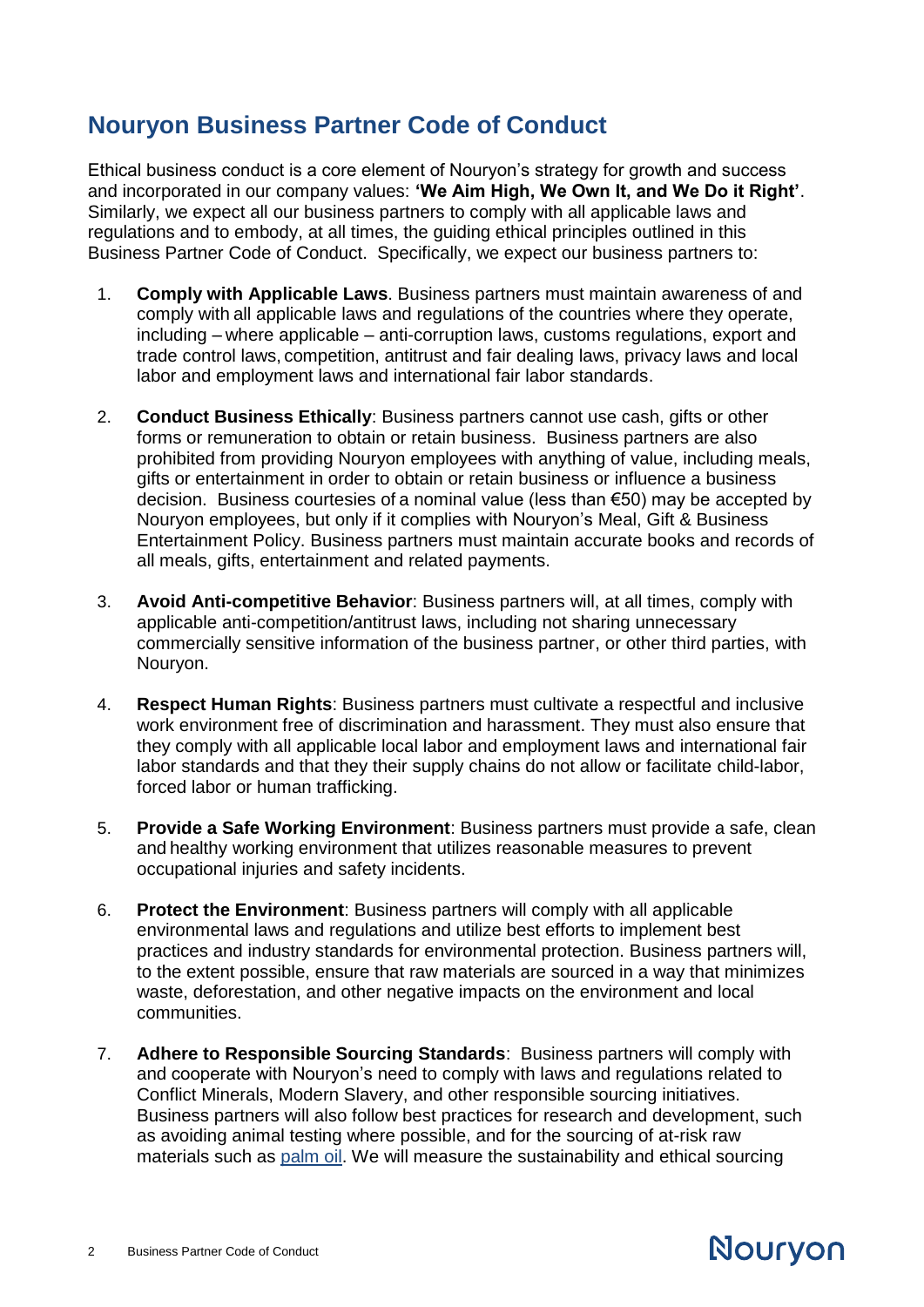performance of our suppliers through their [EcoVadis](https://ecovadis.com/) score. Results will be tracked in the EcoVadis dashboard. Suppliers scoring 45 or lower and those not having an EcoVadis score may be required to provide improvement plans to demonstrate improvement of their sustainability and ethical sourcing practices

- 8. **Manage and Protect Information**: Business partners shall take appropriate steps to protectNouryon's proprietary or confidential information, including employee information, customer data, intellectual property and trade secrets.
- 9. **Reporting Concerns**: Business partners will provide employees and third parties with an anonymous channel to report potential violations of law, regulation, policy or this Code. Business partners will prohibit any retaliation against employees, or third parties, who raise good faith concerns.

Any concerns about a business partner or Nouryon's compliance with this Code should be directed to our SpeakUp! reporting system. We offer toll-free telephone numbers in 36 countries and multiple languages. Please visit the [SpeakUp! website](https://secure.ethicspoint.com/domain/media/en/gui/74611/index.html) for more information.

You can also send an email to Nouryon's Compliance team directly by emailing [nouryoncompliance@nouryon.com](mailto:nouryoncompliance@nouryon.com) or:

> **Nourvon** Attn: Chief Compliance Officer 100 Matsonford Road Building 5, Suite 550 Radnor, PA 19087 United States of America